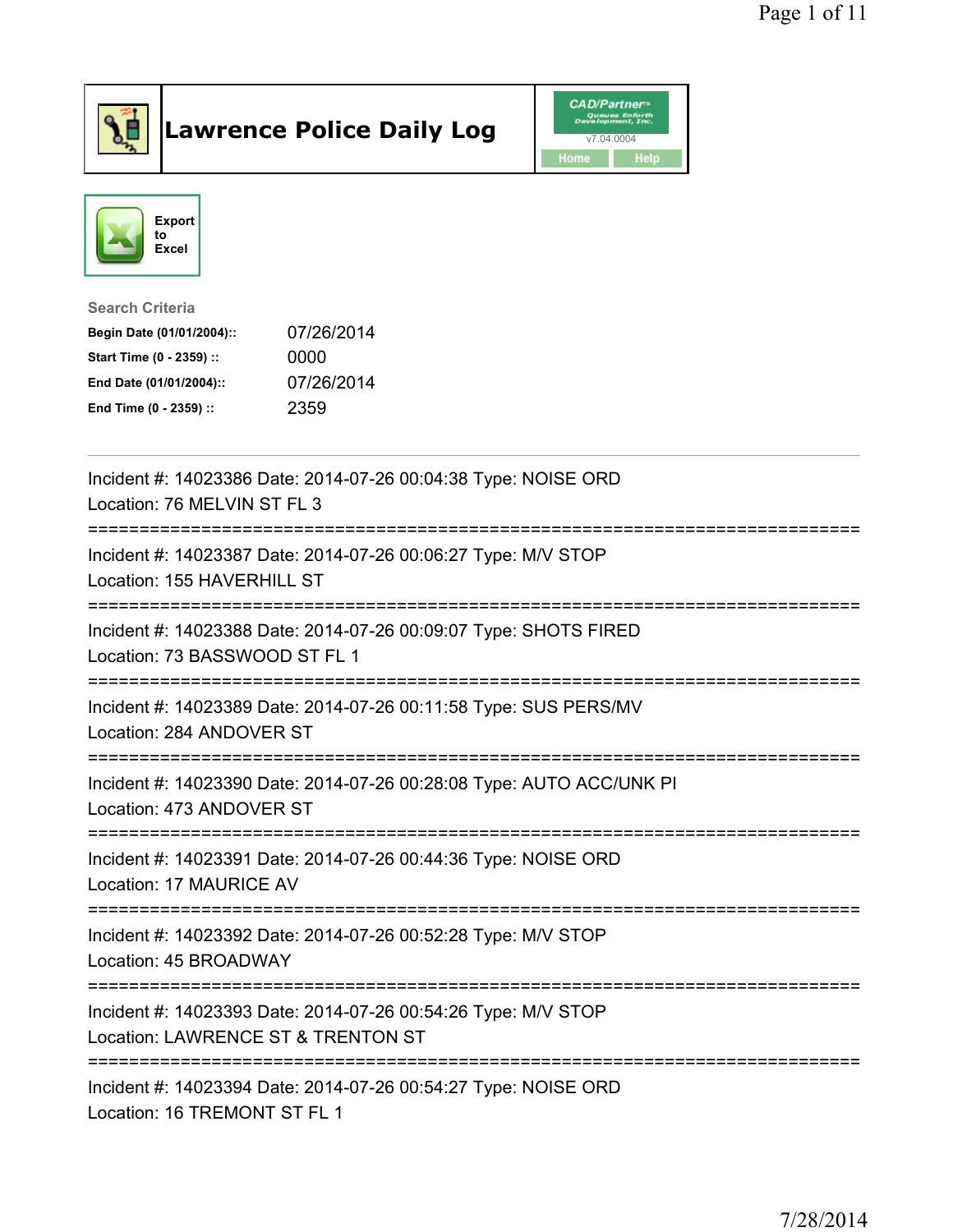| Incident #: 14023395 Date: 2014-07-26 01:15:09 Type: AUTO ACC/PI<br>Location: 183 PARKER ST                                               |
|-------------------------------------------------------------------------------------------------------------------------------------------|
| Incident #: 14023396 Date: 2014-07-26 01:20:11 Type: M/V STOP<br>Location: HAMPSHIRE ST & HAVERHILL ST                                    |
| Incident #: 14023397 Date: 2014-07-26 01:27:51 Type: MAN DOWN<br>Location: T & S NIGHT CLUB / 416 PARK ST<br>============================ |
| Incident #: 14023398 Date: 2014-07-26 01:42:07 Type: M/V STOP<br>Location: HAFFNER'S GAS STATION / 395 MARKET                             |
| Incident #: 14023399 Date: 2014-07-26 01:59:10 Type: A&B PAST<br>Location: RIO BAR AND GRILL / 9 APPLETON ST<br>=======================   |
| Incident #: 14023400 Date: 2014-07-26 02:01:00 Type: NOISE ORD<br>Location: 133 ESSEX ST                                                  |
| Incident #: 14023401 Date: 2014-07-26 02:19:52 Type: SUS PERS/MV<br>Location: 29 HANCOCK ST<br>;===============================           |
| Incident #: 14023402 Date: 2014-07-26 02:25:40 Type: DISTURBANCE<br>Location: 2 LEXINGTON ST                                              |
| Incident #: 14023403 Date: 2014-07-26 02:31:12 Type: M/V STOP<br>Location: AMES ST & BYRON AV                                             |
| Incident #: 14023404 Date: 2014-07-26 02:32:59 Type: ALARMS<br>Location: BAY STASTE DISCOUNT / 295 ESSEX ST                               |
| Incident #: 14023405 Date: 2014-07-26 02:42:05 Type: SHOTS FIRED<br>Location: 101 THOREAU WAY                                             |
| Incident #: 14023406 Date: 2014-07-26 02:58:32 Type: DISTURBANCE<br>Location: SEVEN ELEVEN / 99 HAMPSHIRE ST                              |
| Incident #: 14023407 Date: 2014-07-26 03:30:04 Type: DOMESTIC/PROG<br>Location: 36A NORRIS ST                                             |
| Incident #: 14023409 Date: 2014-07-26 03:49:12 Type: DOMESTIC/PAST                                                                        |

Location: 4 BASSMOOD ST #2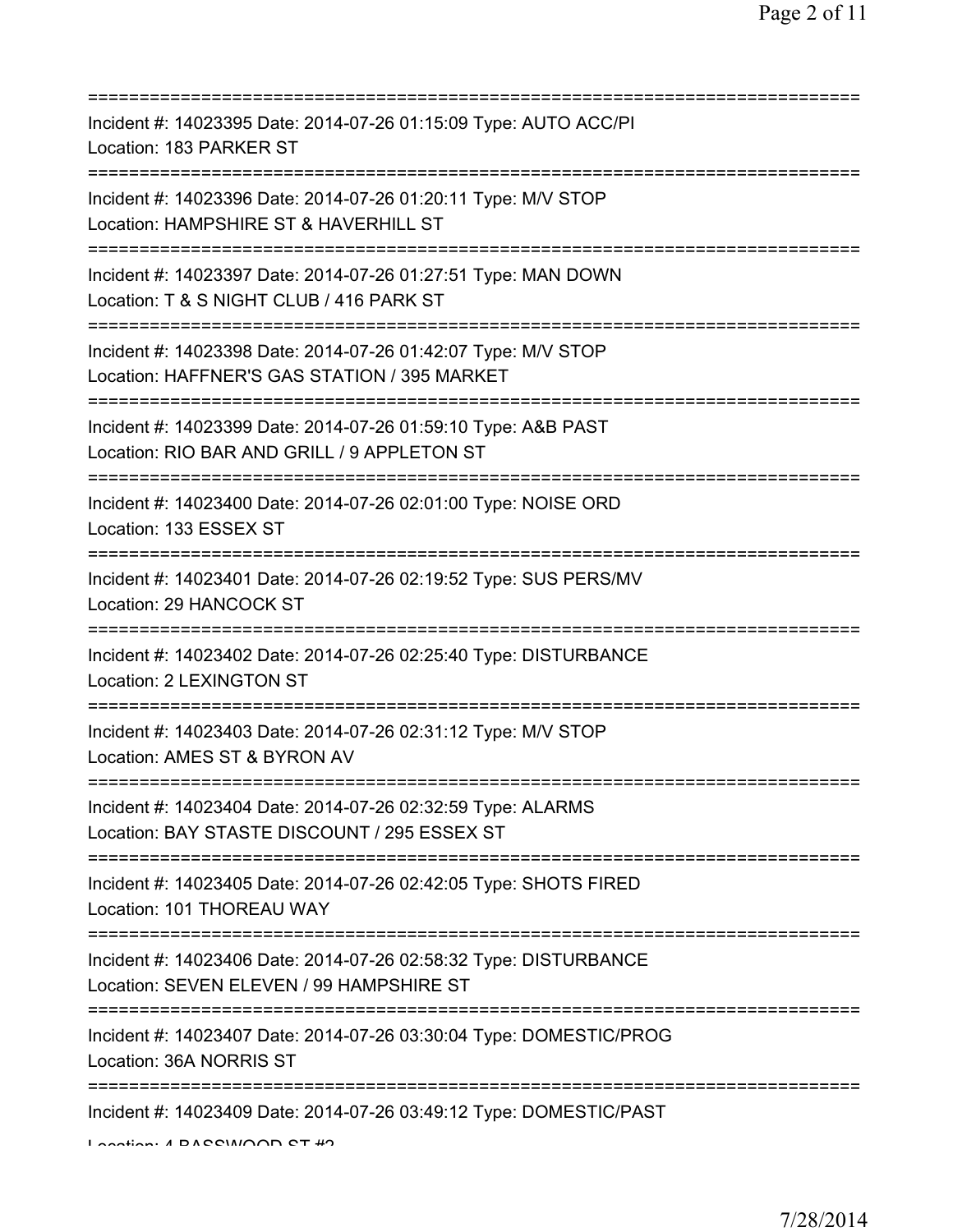| Incident #: 14023408 Date: 2014-07-26 03:50:15 Type: NOISE ORD<br>Location: 52 FARNHAM ST                                                                                 |
|---------------------------------------------------------------------------------------------------------------------------------------------------------------------------|
| Incident #: 14023410 Date: 2014-07-26 04:22:51 Type: LOUD NOISE<br>Location: 270 CANAL ST #205                                                                            |
| Incident #: 14023411 Date: 2014-07-26 04:24:39 Type: SUS PERS/MV<br>Location: BROADWAY & PARK ST                                                                          |
| Incident #: 14023412 Date: 2014-07-26 04:43:41 Type: A&B PAST<br>Location: 310 HOWARD ST<br>===========================                                                   |
| Incident #: 14023413 Date: 2014-07-26 04:56:19 Type: LIC PLATE STO<br>Location: 210 WATER ST                                                                              |
| =====================================<br>Incident #: 14023414 Date: 2014-07-26 04:58:37 Type: NOTIFICATION<br>Location: 386 PARK ST #3<br>=============================== |
| Incident #: 14023415 Date: 2014-07-26 05:01:39 Type: STOL/MV/PAS<br>Location: 210 WATER ST                                                                                |
| Incident #: 14023416 Date: 2014-07-26 05:45:01 Type: LOUD NOISE<br>Location: 155 LAWRENCE ST FL 2                                                                         |
| Incident #: 14023417 Date: 2014-07-26 06:03:34 Type: TOW/REC/STOL<br>Location: WALNUT ST & CENTER ST                                                                      |
| Incident #: 14023418 Date: 2014-07-26 06:56:42 Type: INVESTIGATION<br>Location: 123 HIGH ST                                                                               |
| Incident #: 14023419 Date: 2014-07-26 07:28:44 Type: BANK ESCORT<br>Location: 67 WINTHROP AV                                                                              |
| Incident #: 14023420 Date: 2014-07-26 07:56:13 Type: GENERAL SERV<br>Location: E HAVERHILL ST & YOUNG AV                                                                  |
| Incident #: 14023421 Date: 2014-07-26 08:09:31 Type: INVEST CONT<br>Location: 73 BASSWOOD ST                                                                              |
| ==========<br>Incident #: 14023422 Date: 2014-07-26 08:22:13 Type: ALARMS                                                                                                 |
|                                                                                                                                                                           |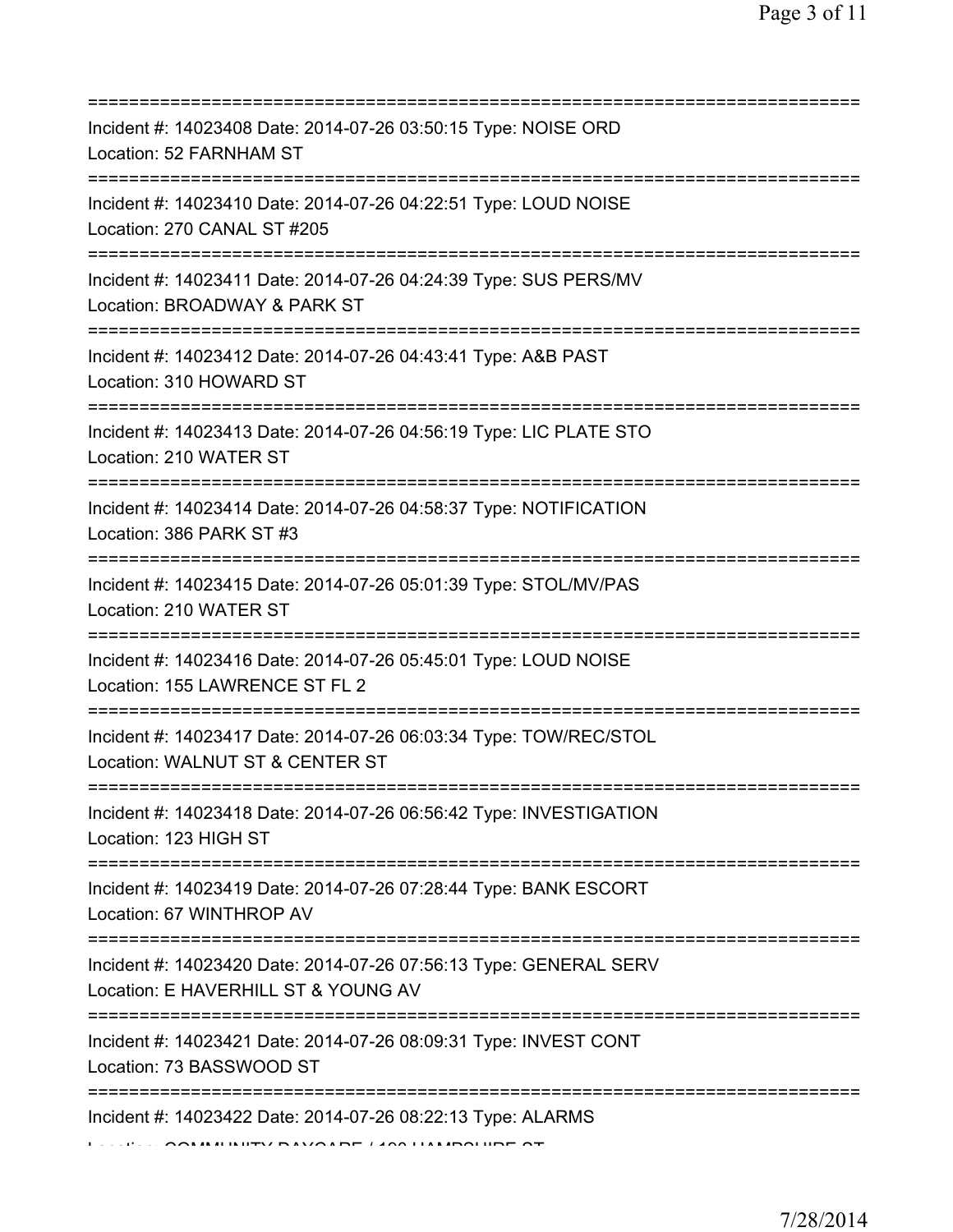=========================================================================== Incident #: 14023423 Date: 2014-07-26 08:44:49 Type: HIT & RUN M/V Location: 317 AMES ST =========================================================================== Incident #: 14023424 Date: 2014-07-26 08:57:35 Type: SUS PERS/MV Location: 72 OSGOOD ST =========================================================================== Incident #: 14023425 Date: 2014-07-26 09:20:12 Type: STOL/MV/PAS Location: 60 SHATTUCK ST =========================================================================== Incident #: 14023426 Date: 2014-07-26 09:39:12 Type: NEIGHBOR PROB Location: 328 AMES ST =========================================================================== Incident #: 14023427 Date: 2014-07-26 10:00:41 Type: SHOPLIFTING Location: MARKET BASKET / 700 ESSEX ST =========================================================================== Incident #: 14023428 Date: 2014-07-26 10:31:52 Type: GEN OFFENCES Location: 426 RIVERSIDE DR =========================================================================== Incident #: 14023429 Date: 2014-07-26 10:40:19 Type: ANIMAL COMPL Location: 18 SCHOOL ST =========================================================================== Incident #: 14023431 Date: 2014-07-26 10:41:41 Type: HIT & RUN M/V Location: FRANKLIN ST & HAVERHILL ST =========================================================================== Incident #: 14023430 Date: 2014-07-26 10:44:40 Type: MEDIC SUPPORT Location: 107 GARDEN ST #1R =========================================================================== Incident #: 14023432 Date: 2014-07-26 11:10:27 Type: 911 HANG UP Location: 5 BERKELEY ST =========================================================================== Incident #: 14023437 Date: 2014-07-26 11:12:28 Type: STOL/MV/PAS Location: 367 HAMPSHIRE ST =========================================================================== Incident #: 14023433 Date: 2014-07-26 11:14:42 Type: UNWANTEDGUEST Location: MULTISERVICES / 205 BROADWAY =========================================================================== Incident #: 14023434 Date: 2014-07-26 11:27:22 Type: ALARM/BURG Location: 243 SALEM ST =========================================================================== Incident #: 14023436 Date: 2014-07-26 11:29:38 Type: SUS PERS/MV

Location: 79 DRACUT ST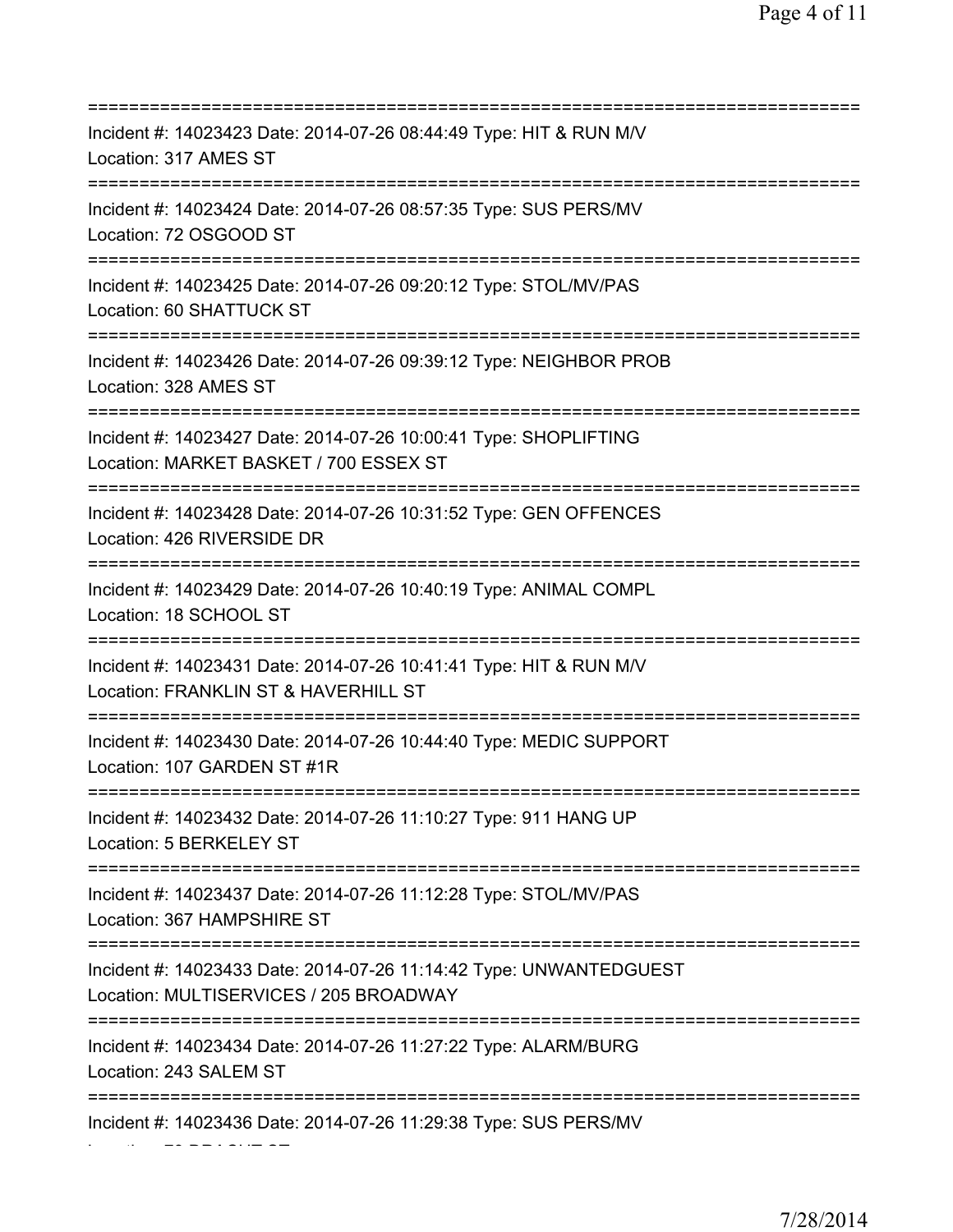=========================================================================== Incident #: 14023435 Date: 2014-07-26 11:30:05 Type: INVESTIGATION Location: 90 LOWELL ST =========================================================================== Incident #: 14023438 Date: 2014-07-26 11:47:38 Type: 209A/SERVE Location: 7 WYMAN ST =========================================================================== Incident #: 14023439 Date: 2014-07-26 11:57:04 Type: 209A/SERVE Location: 285 ESSEX ST #2 =========================================================================== Incident #: 14023440 Date: 2014-07-26 11:57:52 Type: 209A/SERVE Location: 25 BENNINGTON ST =========================================================================== Incident #: 14023441 Date: 2014-07-26 12:00:55 Type: 209A/SERVE Location: 109-111 MARKET ST =========================================================================== Incident #: 14023443 Date: 2014-07-26 12:05:37 Type: NOTIFICATION Location: 19 SAUNDERS ST =========================================================================== Incident #: 14023442 Date: 2014-07-26 12:05:54 Type: PARK & WALK Location: BRADFORD ST & BROADWAY =========================================================================== Incident #: 14023444 Date: 2014-07-26 12:08:48 Type: 209A/SERVE Location: 26 SALEM ST =========================================================================== Incident #: 14023445 Date: 2014-07-26 12:09:15 Type: 209A/SERVE Location: 381 CHESTNUT ST #109 =========================================================================== Incident #: 14023446 Date: 2014-07-26 12:20:04 Type: PARK & WALK Location: S UNION ST & SALEM ST =========================================================================== Incident #: 14023447 Date: 2014-07-26 12:20:31 Type: 209A/SERVE Location: 10 BUNKERHILL ST =========================================================================== Incident #: 14023448 Date: 2014-07-26 12:34:10 Type: B&E/PROG Location: 9 LORENZO RD =========================================================================== Incident #: 14023449 Date: 2014-07-26 12:51:31 Type: LOST PROPERTY Location: 75 WATER ST =========================================================================== Incident #: 14023451 Date: 2014-07-26 13:02:36 Type: TRESPASSING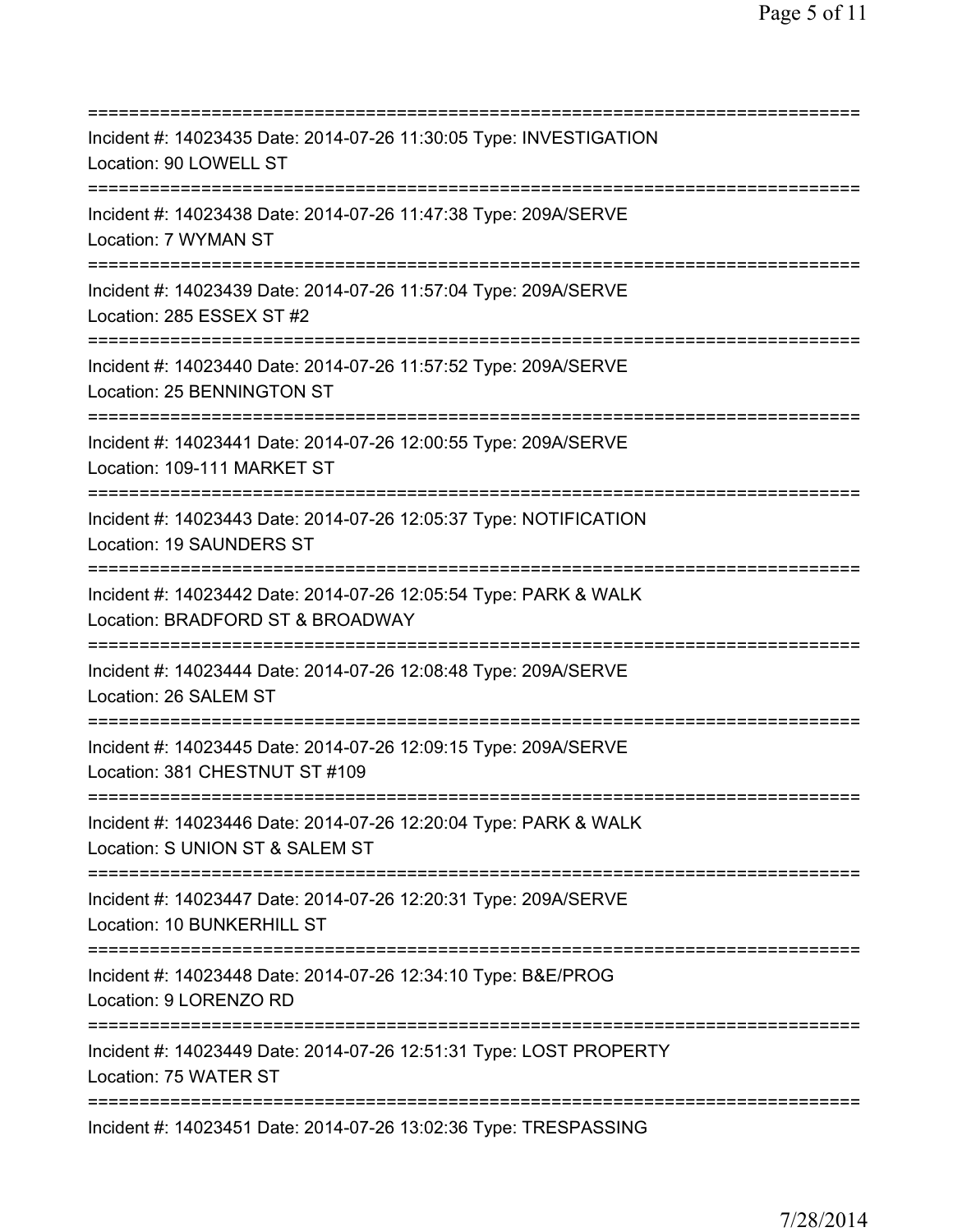| Incident #: 14023450 Date: 2014-07-26 13:02:41 Type: 209A/SERVE<br>Location: 285 ESSEX ST                                                    |
|----------------------------------------------------------------------------------------------------------------------------------------------|
| Incident #: 14023452 Date: 2014-07-26 13:13:16 Type: DRINKING PUBL<br>Location: COMMON ST & LAWRENCE ST                                      |
| Incident #: 14023453 Date: 2014-07-26 13:19:44 Type: 209A/SERVE<br>Location: 621 COMMON ST<br>=======================                        |
| Incident #: 14023454 Date: 2014-07-26 13:43:30 Type: DK (DRUNK)<br>Location: CAULKINS CT<br>=====================================            |
| Incident #: 14023455 Date: 2014-07-26 13:44:22 Type: ALARM/BURG<br>Location: LAWRENCE/METHUEN FAMILY COALIT / 112 E HAVERHILL ST             |
| Incident #: 14023456 Date: 2014-07-26 13:51:08 Type: A&B PROG<br>Location: WENDYS / 55 HAMPSHIRE ST<br>======================                |
| Incident #: 14023457 Date: 2014-07-26 14:21:55 Type: NOISE ORD<br><b>Location: PLEASANT TER</b>                                              |
| Incident #: 14023458 Date: 2014-07-26 14:23:31 Type: 209A/SERVE<br>Location: 309 E HAVERHILL ST                                              |
| :==================================<br>Incident #: 14023459 Date: 2014-07-26 14:26:51 Type: AUTO ACC/PI<br>Location: HAVERHILL ST & ROYAL ST |
| Incident #: 14023460 Date: 2014-07-26 14:34:35 Type: LIC PLATE STO<br>Location: 45 MAGINNIS AV                                               |
| Incident #: 14023461 Date: 2014-07-26 15:07:17 Type: ALARM/BURG<br>Location: METRO PCS / 160 BROADWAY                                        |
| ================================<br>Incident #: 14023462 Date: 2014-07-26 15:14:17 Type: M/V STOP<br>Location: BROADWAY & LOWELL ST          |
| ======================================<br>Incident #: 14023463 Date: 2014-07-26 15:24:36 Type: WARRANT SERVE<br>Location: 101 HOWARD ST FL 3 |
| Incident #: 14023464 Date: 2014-07-26 15:34:21 Type: DRINKING PUBL                                                                           |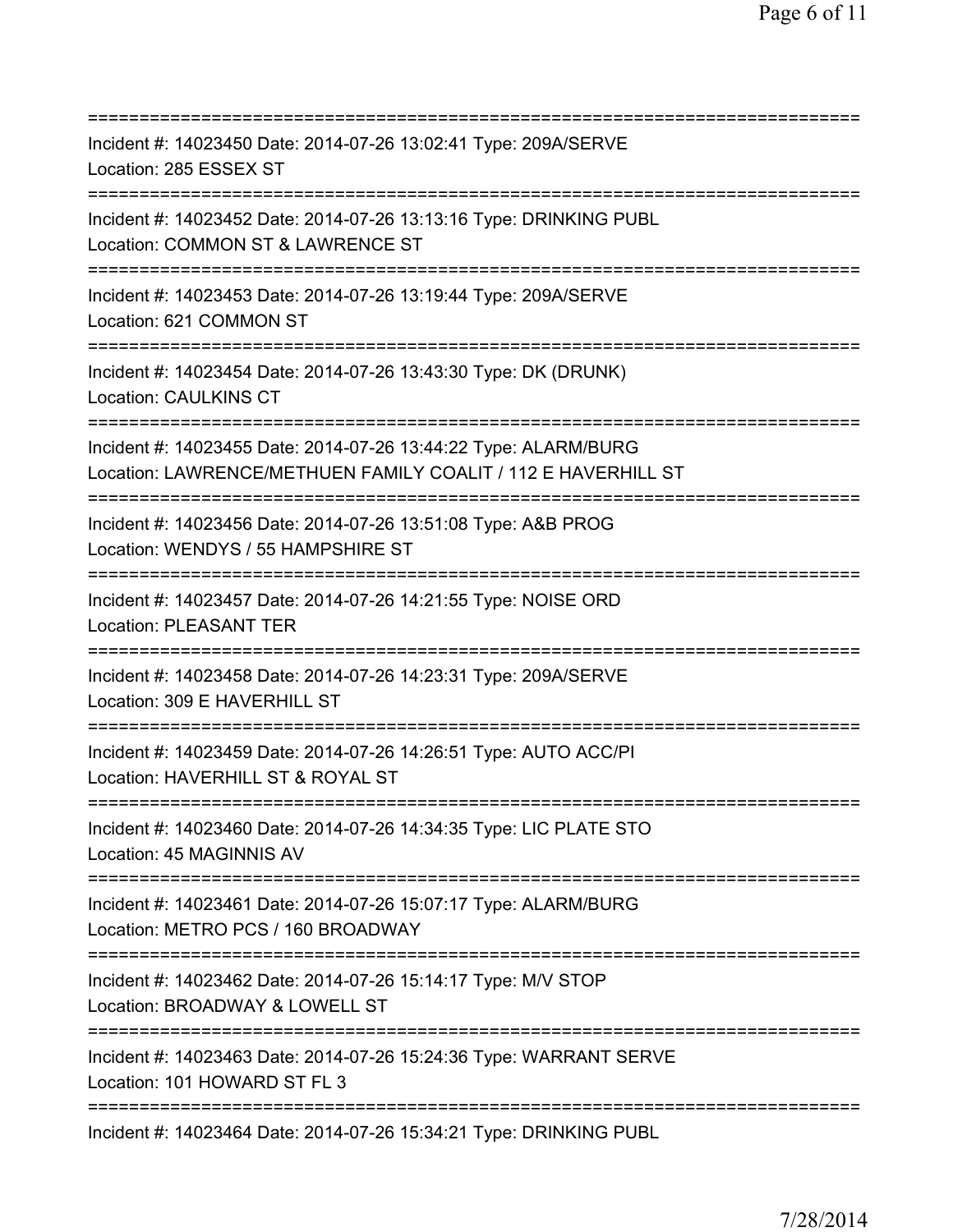Location: WEST STREET AUTO / 136 WEST ST =========================================================================== Incident #: 14023465 Date: 2014-07-26 16:11:36 Type: ALARM/BURG Location: 51 BROOKFIELD ST #1 =========================================================================== Incident #: 14023466 Date: 2014-07-26 16:14:18 Type: NOISE ORD Location: 116-118 HOWARD ST =========================================================================== Incident #: 14023467 Date: 2014-07-26 16:17:29 Type: MEDIC SUPPORT Location: 510 ESSEX ST =========================================================================== Incident #: 14023468 Date: 2014-07-26 16:24:50 Type: AUTO ACC/UNK PI Location: JACKSON CT & JACKSON ST =========================================================================== Incident #: 14023469 Date: 2014-07-26 16:33:14 Type: NOISE ORD Location: 116-118 NEWTON ST =========================================================================== Incident #: 14023470 Date: 2014-07-26 16:43:01 Type: WOMAN DOWN Location: PARKER ST & SALEM ST =========================================================================== Incident #: 14023471 Date: 2014-07-26 17:15:35 Type: TRESPASSING Location: TRIPOLI BAKERY INC / 106 COMMON ST =========================================================================== Incident #: 14023472 Date: 2014-07-26 17:16:00 Type: AUTO ACC/NO PI Location: 17 TENNEY ST =========================================================================== Incident #: 14023473 Date: 2014-07-26 17:16:27 Type: MV/BLOCKING Location: E PLATT ST & FERRY ST =========================================================================== Incident #: 14023474 Date: 2014-07-26 17:39:52 Type: HIT & RUN M/V Location: 2 BENNINGTON ST =========================================================================== Incident #: 14023475 Date: 2014-07-26 17:52:24 Type: M/V STOP Location: COMMON ST & HAMPSHIRE ST =========================================================================== Incident #: 14023476 Date: 2014-07-26 18:00:10 Type: NOISE ORD Location: ALDER ST & HAMPSHIRE ST =========================================================================== Incident #: 14023477 Date: 2014-07-26 18:11:00 Type: AUTO ACC/PI Location: MERRIMACK ST & S UNION ST =========================================================================== Incident #: 14023478 Date: 2014 07 26 18:11:47 Type: MAL DAMG PROG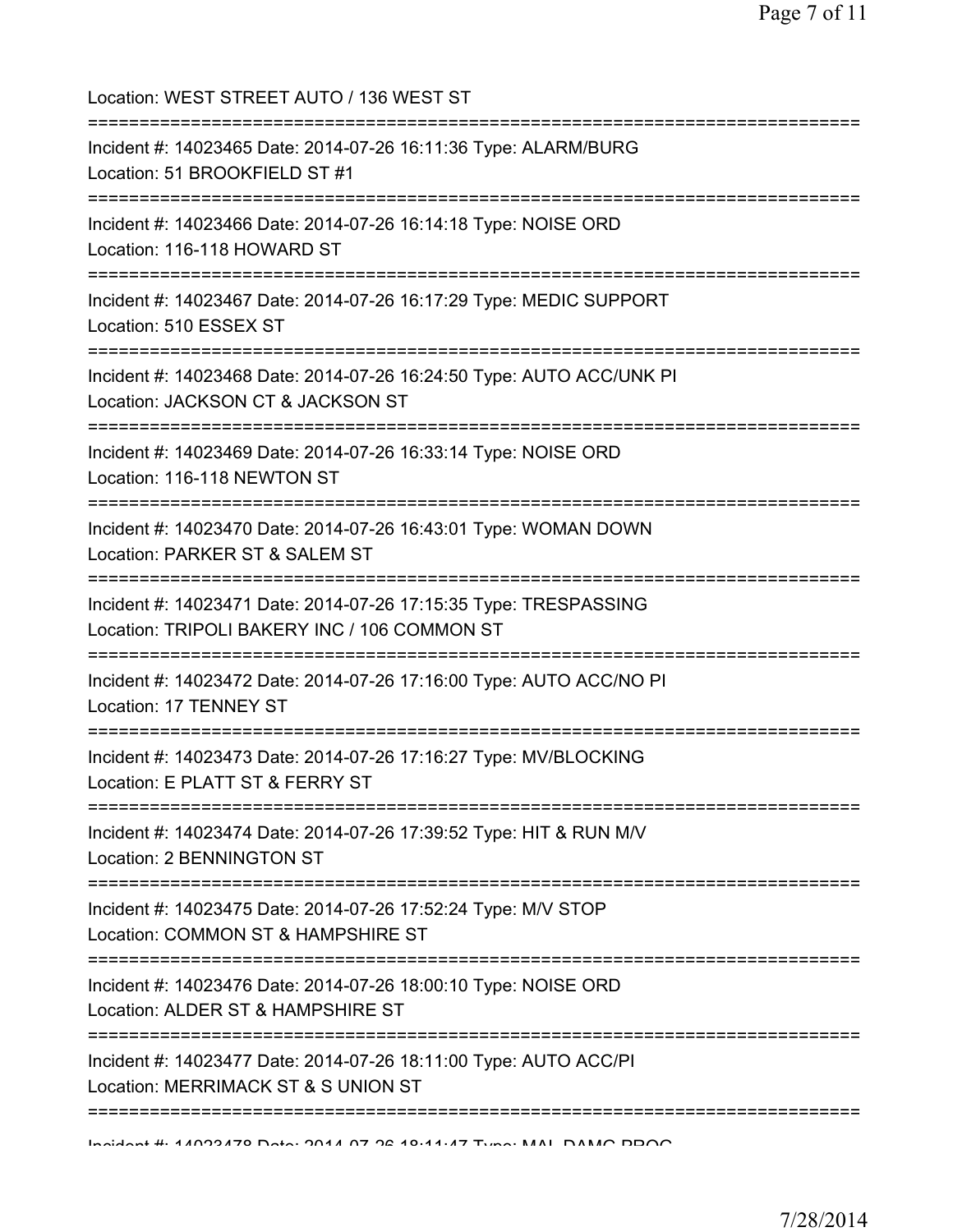| Location: SUPERIOR CLEANERS / 37 ESSEX ST                                                                                                    |
|----------------------------------------------------------------------------------------------------------------------------------------------|
| Incident #: 14023479 Date: 2014-07-26 18:17:57 Type: ALARM/BURG<br>Location: LAWRENCE TANK / 26 WENDELL ST                                   |
| Incident #: 14023480 Date: 2014-07-26 18:27:38 Type: M/V STOP<br>Location: 350 HAVERHILL ST                                                  |
| Incident #: 14023481 Date: 2014-07-26 18:39:45 Type: NEIGHBOR PROB<br>Location: 143 S UNION ST                                               |
| Incident #: 14023482 Date: 2014-07-26 18:51:52 Type: SUS PERS/MV<br>Location: WEATHERBEE SCHOOL / 75 NEWTON ST                               |
| Incident #: 14023483 Date: 2014-07-26 19:19:21 Type: GENERAL SERV<br>Location: LAWRENCE ST & PARK ST                                         |
| Incident #: 14023484 Date: 2014-07-26 19:23:31 Type: A&B D/W PAST<br>Location: 29 STATE ST                                                   |
| Incident #: 14023485 Date: 2014-07-26 19:35:54 Type: DISTURBANCE<br>Location: SHAWMUT ST                                                     |
| ===================================<br>Incident #: 14023486 Date: 2014-07-26 19:45:23 Type: NOISE ORD<br>Location: CAMBRIDGE ST & S UNION ST |
| Incident #: 14023487 Date: 2014-07-26 19:45:54 Type: DISTURBANCE<br><b>Location: YALE TER</b>                                                |
| Incident #: 14023488 Date: 2014-07-26 19:49:16 Type: ALARM/BURG<br>Location: PARTHUM SCHOOL / 258 E HAVERHILL ST                             |
| Incident #: 14023489 Date: 2014-07-26 19:56:46 Type: NOISE ORD<br>Location: 42 KENDALL ST                                                    |
| Incident #: 14023490 Date: 2014-07-26 19:57:14 Type: TRESPASSING<br>Location: HIGGINS STATE POOL / 180 CRAWFORD ST                           |
| Incident #: 14023491 Date: 2014-07-26 20:07:20 Type: MV/BLOCKING<br>Location: 33 CLIFTON ST                                                  |
| :=======================                                                                                                                     |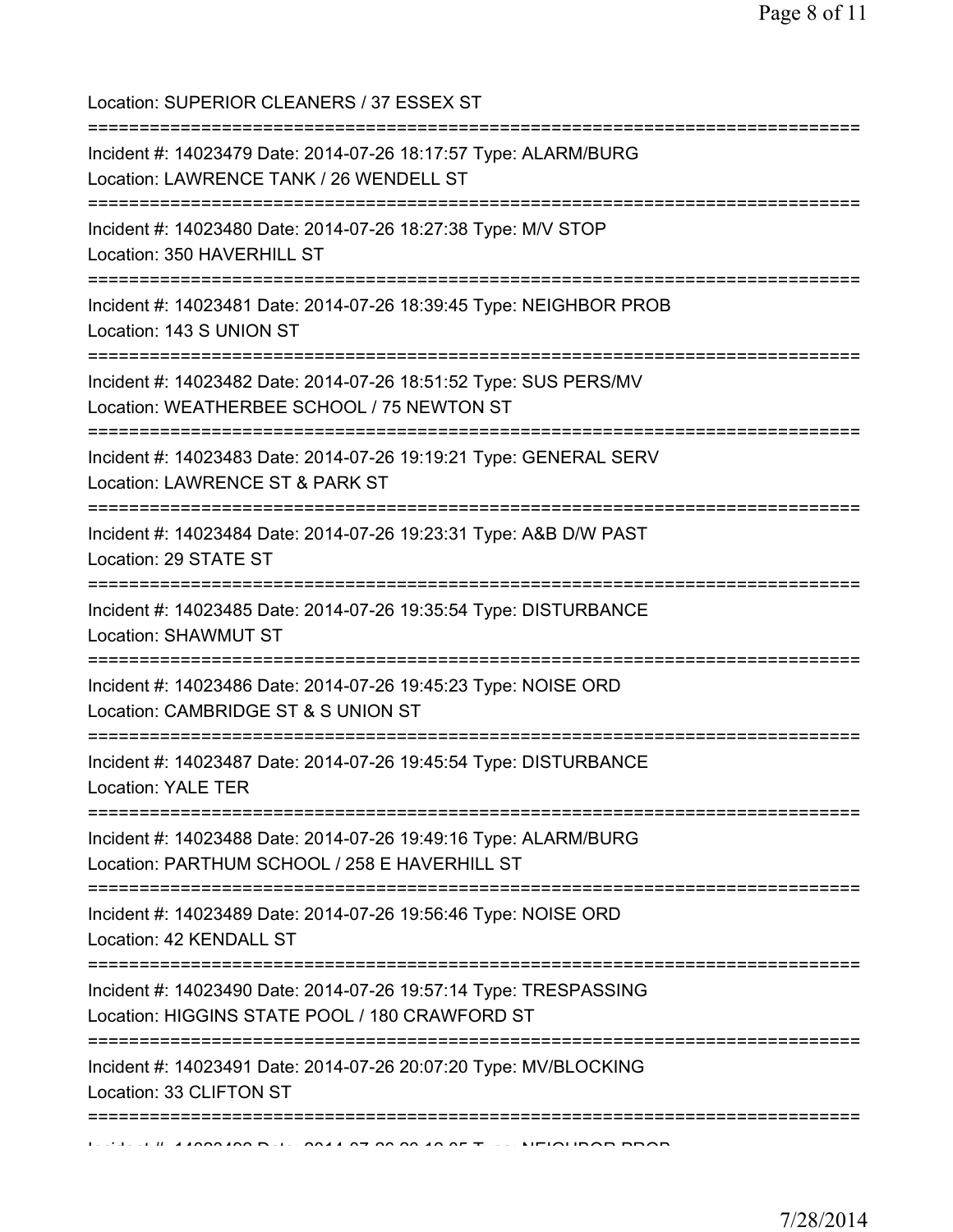| Location: AMERICAN TRAINING / 18 BELLEVUE ST                                                                                          |
|---------------------------------------------------------------------------------------------------------------------------------------|
| Incident #: 14023493 Date: 2014-07-26 20:25:52 Type: FRAUD<br>Location: 3 GREENWOOD ST<br>=====================================       |
| Incident #: 14023494 Date: 2014-07-26 20:47:29 Type: NOISE ORD<br>Location: 6 LESLIE ST                                               |
| Incident #: 14023495 Date: 2014-07-26 20:54:03 Type: A&B PAST<br>Location: 163 PARK ST<br>=========================                   |
| Incident #: 14023496 Date: 2014-07-26 21:02:36 Type: MAN DOWN<br>Location: 88 BROADWAY                                                |
| ===========================<br>Incident #: 14023497 Date: 2014-07-26 21:03:46 Type: NOISE ORD<br>Location: ABBOTT ST & FOSTER ST      |
| Incident #: 14023498 Date: 2014-07-26 21:13:04 Type: NOISE ORD<br>Location: 98 FARNHAM ST                                             |
| Incident #: 14023500 Date: 2014-07-26 21:14:03 Type: DISTURBANCE<br>Location: 168 PHILLIPS ST                                         |
| Incident #: 14023499 Date: 2014-07-26 21:14:13 Type: AUTO ACC/UNK PI<br>Location: WENDELL ST & WEST ST<br>=========================== |
| Incident #: 14023501 Date: 2014-07-26 21:22:36 Type: NOISE ORD<br>Location: 428 LOWELL ST<br>==============================           |
| Incident #: 14023502 Date: 2014-07-26 21:27:37 Type: DISTURBANCE<br>Location: 112 RIVER POINTE WY #5101                               |
| Incident #: 14023503 Date: 2014-07-26 21:32:15 Type: NOISE ORD<br>Location: 13 KENDALL ST                                             |
| Incident #: 14023504 Date: 2014-07-26 21:38:46 Type: NOISE ORD<br>Location: 74 PARK ST                                                |
| Incident #: 14023505 Date: 2014-07-26 21:38:56 Type: NOISE ORD<br>Location: 17 KENDALL ST                                             |
| ======================                                                                                                                |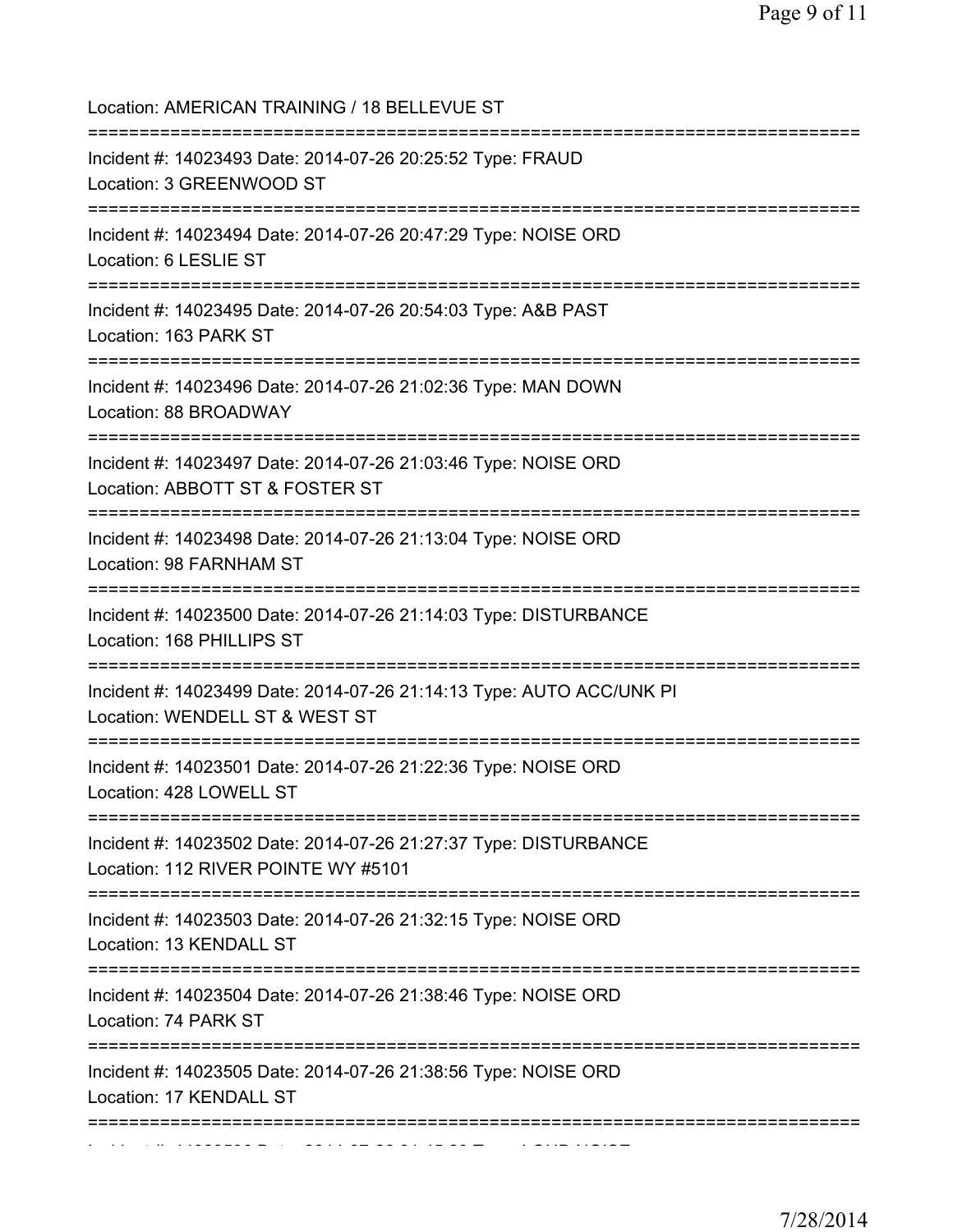Location: 10 RESERVOIR DR

| Incident #: 14023507 Date: 2014-07-26 21:52:16 Type: DISTURBANCE<br>Location: PARKER ST & MERRIMACK                          |
|------------------------------------------------------------------------------------------------------------------------------|
| Incident #: 14023508 Date: 2014-07-26 21:56:05 Type: ALARM/BURG<br>Location: MARKET BASKET / 700 ESSEX ST                    |
| Incident #: 14023509 Date: 2014-07-26 21:56:26 Type: NOISE ORD<br>Location: 33 BROOK ST                                      |
| Incident #: 14023510 Date: 2014-07-26 22:16:01 Type: NOISE ORD<br>Location: ARLINGTON ST & WILLOW ST                         |
| Incident #: 14023511 Date: 2014-07-26 22:23:17 Type: ASSIST FIRE<br>Location: 383 CHESTNUT ST                                |
| Incident #: 14023512 Date: 2014-07-26 22:46:48 Type: NOISE ORD<br>Location: HAVERHILL ST                                     |
| Incident #: 14023515 Date: 2014-07-26 22:52:36 Type: GENERAL SERV<br>Location: 304 LOWELL ST                                 |
| Incident #: 14023513 Date: 2014-07-26 22:52:40 Type: SUS PERS/MV<br>Location: 103 FARNHAM ST                                 |
| Incident #: 14023514 Date: 2014-07-26 22:53:47 Type: NOISE ORD<br>Location: 33 EXCHANGE ST                                   |
| =================================<br>Incident #: 14023516 Date: 2014-07-26 22:57:59 Type: NOISE ORD<br>Location: 19 RHINE ST |
| Incident #: 14023517 Date: 2014-07-26 23:03:28 Type: THREATS<br>Location: 163 HIGH ST                                        |
| Incident #: 14023518 Date: 2014-07-26 23:07:54 Type: DOMESTIC/PAST<br>Location: E HAVERHILL ST & HOWARD ST                   |
| Incident #: 14023519 Date: 2014-07-26 23:14:46 Type: NOISE ORD<br>Location: 108 AMES ST                                      |
|                                                                                                                              |